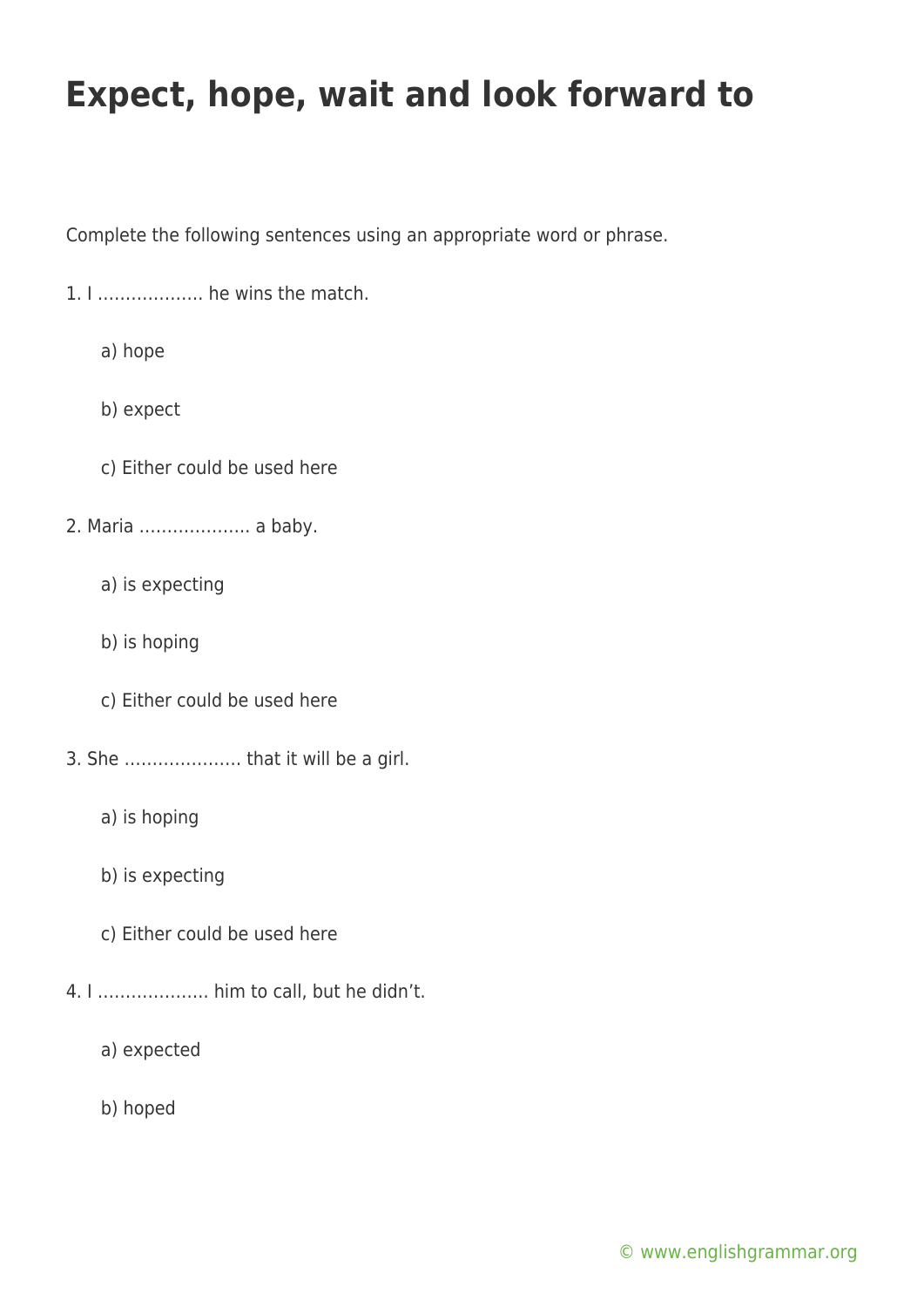c) waited

- 5. We …………………. to her next visit.
	- a) are looking forward
	- b) are expecting
	- c) are hoping
- 6. I ………………… him to call any minute now.
	- a) expect
	- b) hope
	- c) wait
- 7. My parents ………………… so much of me.
	- a) expected
	- b) hoped
	- c) Either could be used here
- 8. I …………….. I'm not disturbing you.
	- a) hope
	- b) expect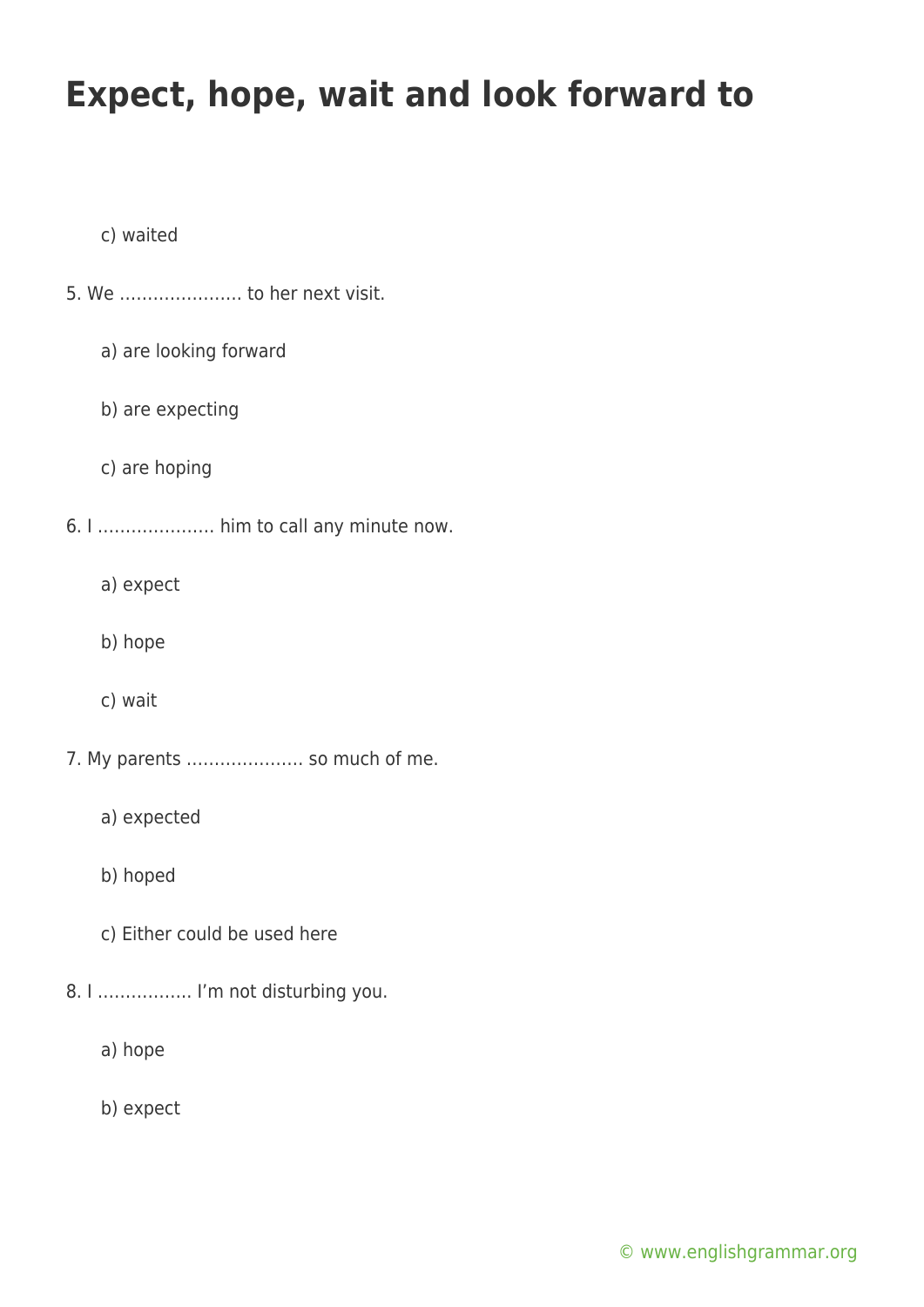9. We ………………… our employees to work a six-day week.

a) expect

b) hope

- c) Either could be used here
- 10. We are still ………………. for him.

a) expecting

b) waiting

c) hoping

#### Answers

- 1. I hope he wins the match.
- 2. Maria is expecting a baby.
- 3. She is hoping that it will be a girl.
- 4. I expected him to call, but he didn't.
- 5. We are looking forward to her next visit.
- 6. I expect him to call any minute now.
- 7. My parents expected so much of me.
- 8. I hope I'm not disturbing you.